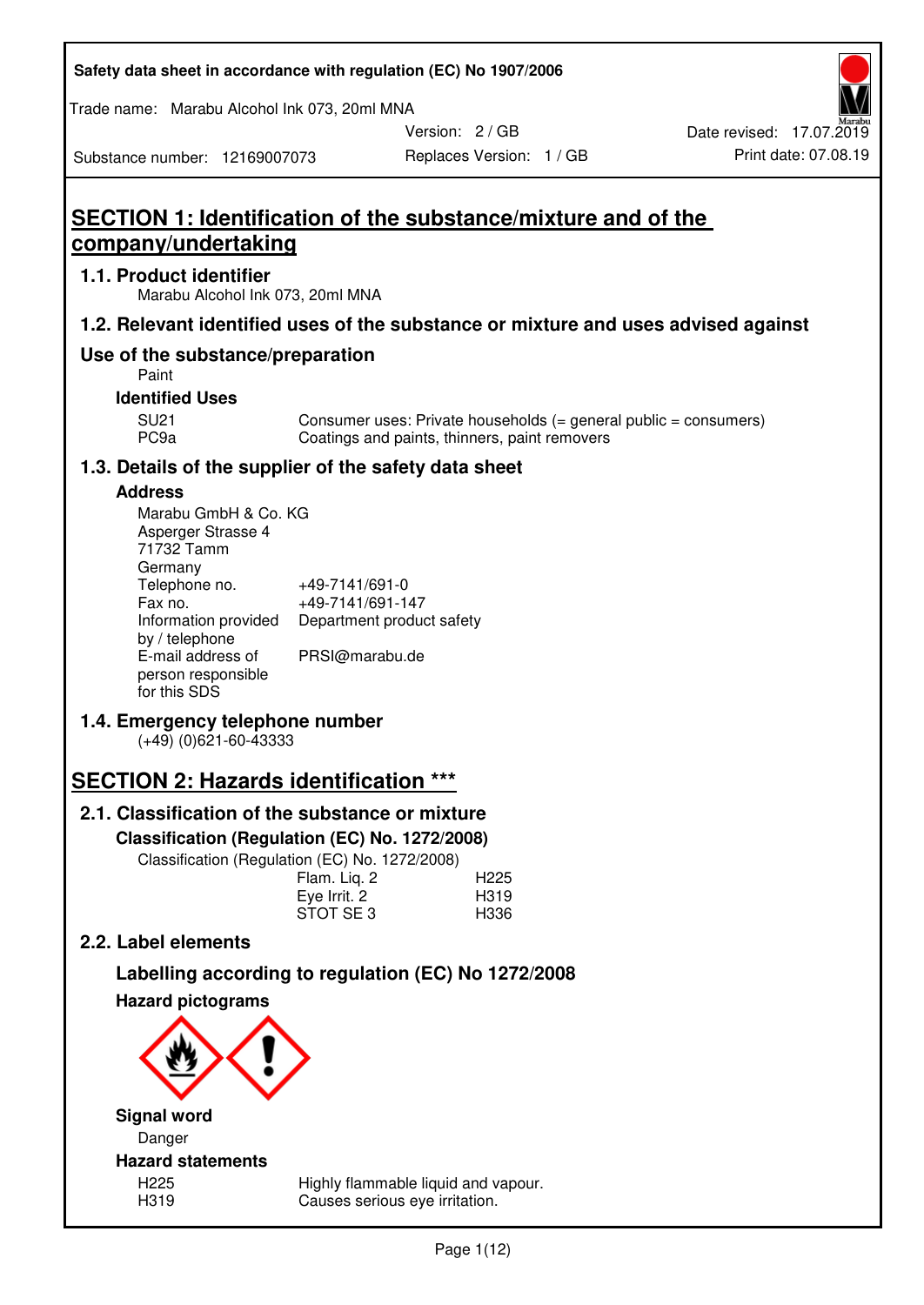| Safety data sheet in accordance with regulation (EC) No 1907/2006 |                                                       |                 |                  |                          |                                                                                 |
|-------------------------------------------------------------------|-------------------------------------------------------|-----------------|------------------|--------------------------|---------------------------------------------------------------------------------|
| Trade name: Marabu Alcohol Ink 073, 20ml MNA                      |                                                       | Version: 2 / GB |                  |                          |                                                                                 |
| Substance number: 12169007073                                     |                                                       |                 |                  | Replaces Version: 1 / GB | Date revised: 17.07.2019<br>Print date: 07.08.19                                |
| H336                                                              | May cause drowsiness or dizziness.                    |                 |                  |                          |                                                                                 |
| <b>Precautionary statements ***</b>                               |                                                       |                 |                  |                          |                                                                                 |
| P <sub>101</sub>                                                  |                                                       |                 |                  |                          | If medical advice is needed, have product container or label at hand.           |
| P102                                                              | Keep out of reach of children.                        |                 |                  |                          |                                                                                 |
| P210                                                              |                                                       |                 |                  |                          | Keep away from heat, hot surfaces, sparks, open flames and other ignition       |
|                                                                   | sources. No smoking.                                  |                 |                  |                          |                                                                                 |
| P264.1                                                            | Wash hands thoroughly after handling.                 |                 |                  |                          |                                                                                 |
| P271                                                              | Use only outdoors or in a well-ventilated area.       |                 |                  |                          |                                                                                 |
| P280                                                              |                                                       |                 |                  |                          | Wear protective gloves/protective clothing/eye protection/face protection.      |
| P305+P351+P338                                                    |                                                       |                 |                  |                          | IF IN EYES: Rinse cautiously with water for several minutes. Remove contact     |
|                                                                   | lenses, if present and easy to do. Continue rinsing.  |                 |                  |                          |                                                                                 |
| P405                                                              | Store locked up.                                      |                 |                  |                          |                                                                                 |
| P501.9                                                            | Dispose of contents/container as problematic waste.   |                 |                  |                          |                                                                                 |
|                                                                   |                                                       |                 |                  |                          |                                                                                 |
|                                                                   |                                                       |                 |                  |                          | Hazardous component(s) to be indicated on label (Regulation (EC) No. 1272/2008) |
| contains                                                          | Acetone; Propan-2-ol                                  |                 |                  |                          |                                                                                 |
| <b>Supplemental information</b>                                   |                                                       |                 |                  |                          |                                                                                 |
| <b>EUH066</b>                                                     | Repeated exposure may cause skin dryness or cracking. |                 |                  |                          |                                                                                 |
| 2.3. Other hazards                                                |                                                       |                 |                  |                          |                                                                                 |
| No special hazards have to be mentioned.                          |                                                       |                 |                  |                          |                                                                                 |
| <b>SECTION 3: Composition/information on ingredients</b>          |                                                       |                 |                  |                          |                                                                                 |
| 3.2. Mixtures                                                     |                                                       |                 |                  |                          |                                                                                 |
| <b>Hazardous ingredients</b>                                      |                                                       |                 |                  |                          |                                                                                 |
|                                                                   |                                                       |                 |                  |                          |                                                                                 |
| Propan-2-ol                                                       |                                                       |                 |                  |                          |                                                                                 |
| CAS No.                                                           | 67-63-0                                               |                 |                  |                          |                                                                                 |
| EINECS no.                                                        | 200-661-7                                             |                 |                  |                          |                                                                                 |
| Registration no.                                                  | 01-2119457558-25                                      |                 |                  |                          |                                                                                 |
| Concentration                                                     | $>=$                                                  | 50              | $\,<\,$          | 100                      | $\%$                                                                            |
| Classification (Regulation (EC) No. 1272/2008)                    |                                                       |                 |                  |                          |                                                                                 |
|                                                                   | Flam. Liq. 2                                          |                 | H <sub>225</sub> |                          |                                                                                 |
|                                                                   | Eye Irrit. 2                                          |                 | H319             |                          |                                                                                 |
|                                                                   | STOT SE3                                              |                 | H336             |                          |                                                                                 |
|                                                                   |                                                       |                 |                  |                          |                                                                                 |
| <b>Acetone</b>                                                    |                                                       |                 |                  |                          |                                                                                 |
| CAS No.                                                           | 67-64-1                                               |                 |                  |                          |                                                                                 |
| EINECS no.                                                        | 200-662-2                                             |                 |                  |                          |                                                                                 |
| Registration no.                                                  | 01-2119471330-49                                      |                 |                  |                          |                                                                                 |
| Concentration                                                     | $>=$                                                  | 20              | $\,<\,$          | 25                       | $\frac{1}{6}$                                                                   |
|                                                                   |                                                       |                 |                  |                          |                                                                                 |
| Classification (Regulation (EC) No. 1272/2008)                    |                                                       |                 |                  |                          |                                                                                 |
|                                                                   | Flam. Liq. 2                                          |                 | H <sub>225</sub> |                          |                                                                                 |
|                                                                   | Eye Irrit. 2                                          |                 | H319             |                          |                                                                                 |
|                                                                   | STOT SE <sub>3</sub>                                  |                 | H336             |                          |                                                                                 |
|                                                                   |                                                       |                 |                  |                          |                                                                                 |
| 2-(Propyloxy) ethanol                                             |                                                       |                 |                  |                          |                                                                                 |
| CAS No.                                                           | 2807-30-9                                             |                 |                  |                          |                                                                                 |
| EINECS no.                                                        | 220-548-6                                             |                 |                  |                          |                                                                                 |
| Concentration                                                     | $\mathbf{1}$<br>$>=$                                  |                 | $\lt$            | 10                       | $\%$                                                                            |
|                                                                   |                                                       |                 |                  |                          |                                                                                 |
| Classification (Regulation (EC) No. 1272/2008)                    |                                                       |                 |                  |                          |                                                                                 |
|                                                                   | Acute Tox. 4                                          |                 | H312             |                          |                                                                                 |
|                                                                   | Eye Irrit. 2                                          |                 | H319             |                          |                                                                                 |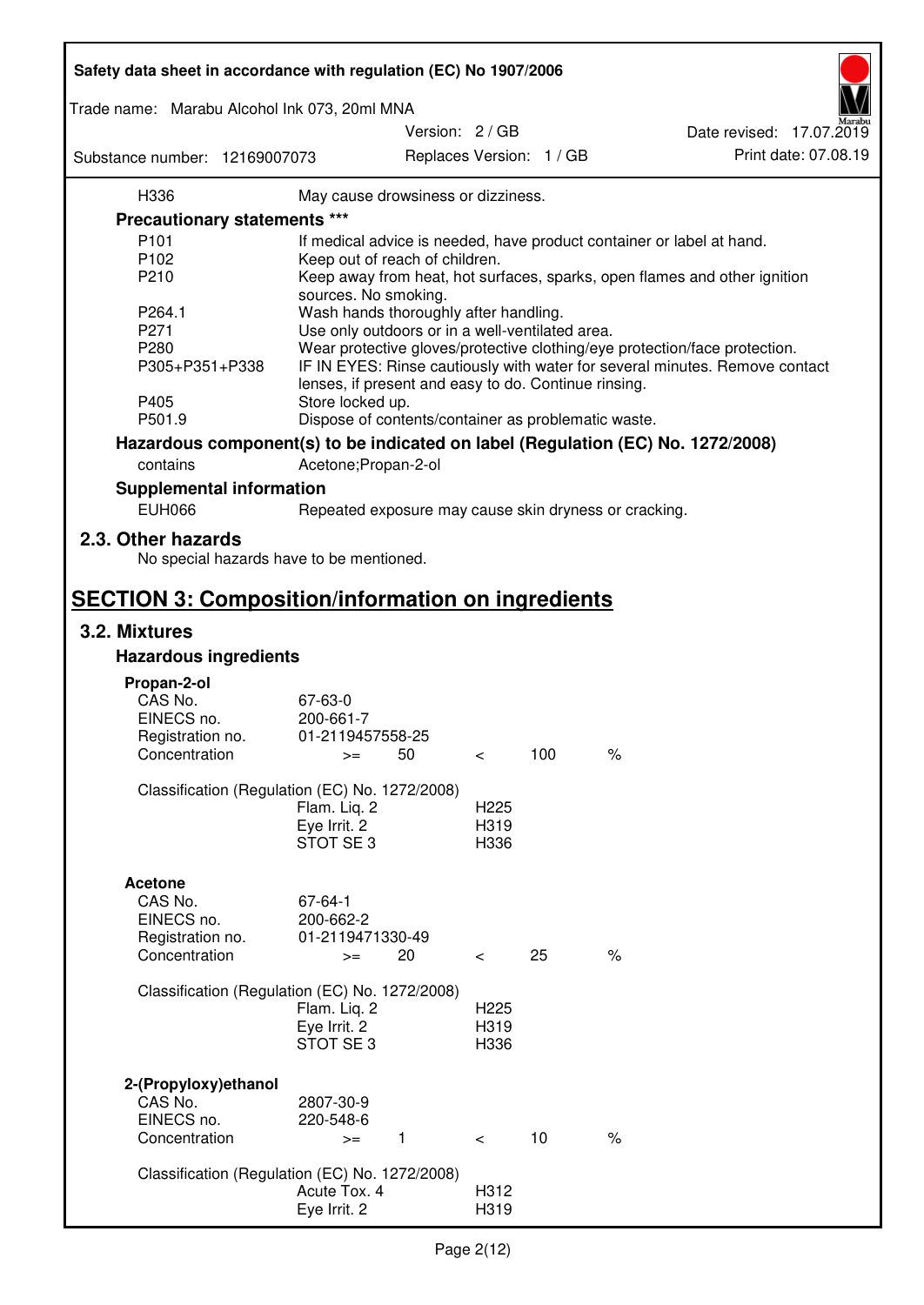Trade name: Marabu Alcohol Ink 073, 20ml MNA



Substance number: 12169007073

Replaces Version: 1 / GB Print date: 07.08.19

# **SECTION 4: First aid measures**

## **4.1. Description of first aid measures**

#### **General information**

In all cases of doubt, or when symptoms persist, seek medical attention. Never give anything by mouth to an unconscious person. If unconscious place in recovery position and seek medical advice.

#### **After inhalation**

Remove to fresh air, keep patient warm and at rest. If breathing is irregular or stopped, administer artificial respiration.

#### **After skin contact**

Remove contaminated clothing. Wash skin thoroughly with soap and water or use recognised skin cleanser. Do NOT use solvents or thinners.

#### **After eye contact**

Remove contact lenses, irrigate copiously with clean, fresh water, holding the eyelids apart for at least 10 minutes and seek immediate medical advice.

#### **After ingestion**

If accidentally swallowed rinse the mouth with plenty of water (only if the person is conscious) and obtain immediate medical attention. Keep at rest. Do NOT induce vomiting.

#### **4.2. Most important symptoms and effects, both acute and delayed**  Until now no symptoms known so far.

## **4.3. Indication of any immediate medical attention and special treatment needed**

#### **Hints for the physician / treatment**

Treat symptomatically

## **SECTION 5: Firefighting measures**

#### **5.1. Extinguishing media**

#### **Suitable extinguishing media**

Recommended: alcohol resistant foam, CO2, powders, water spray/mist, Not be used for safety reasons: water jet

#### **5.2. Special hazards arising from the substance or mixture**

In the event of fire the following can be released: Carbon monoxide (CO); Carbon dioxide (CO2); dense black smoke

## **5.3. Advice for firefighters**

#### **Special protective equipment for fire-fighting**

Cool closed containers exposed to fire with water. Do not allow run-off from fire fighting to enter drains or water courses.

## **SECTION 6: Accidental release measures**

#### **6.1. Personal precautions, protective equipment and emergency procedures**

Exclude sources of ignition and ventilate the area. Avoid breathing vapours. Refer to protective measures listed in Sections 7 and 8.

#### **6.2. Environmental precautions**

Do not allow to enter drains or waterways. If the product contaminates lakes, rivers or sewage, inform appropriate authorities in accordance with local regulations.

## **6.3. Methods and material for containment and cleaning up**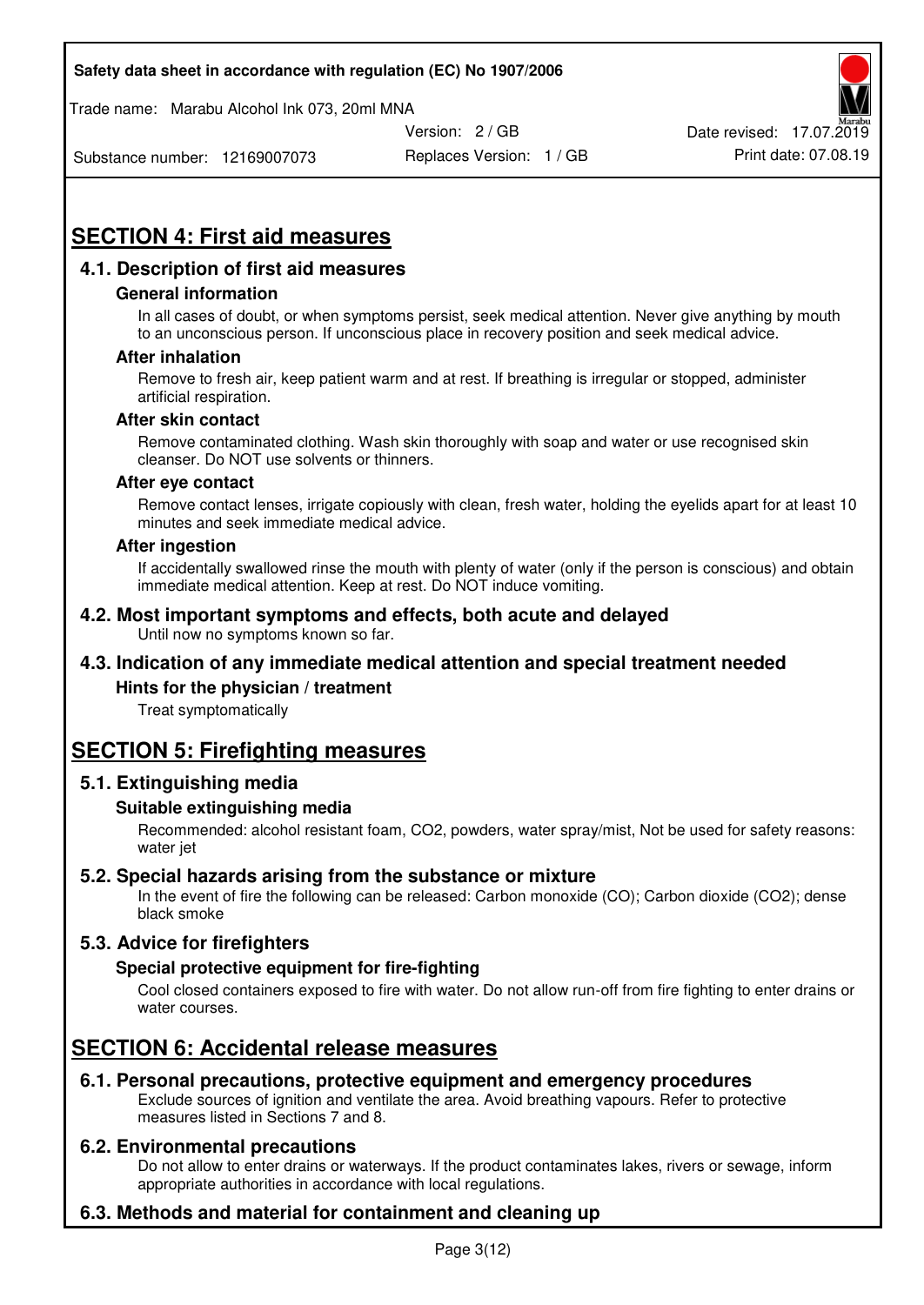Trade name: Marabu Alcohol Ink 073, 20ml MNA

Version: 2 / GB

Replaces Version: 1 / GB Print date: 07.08.19 Date revised: 17.07.2019

Substance number: 12169007073

Contain and collect spillage with non-combustible absorbent materials, e.g. sand, earth, vermiculite, diatomaceous earth and place in container for disposal according to local regulations (see section 13). Clean preferably with a detergent - avoid use of solvents.

## **6.4. Reference to other sections**

Information regarding Safe handling, see Section 7. Information regarding personal protective measures, see Section 8. Information regarding waste disposal, see Section 13.

# **SECTION 7: Handling and storage**

## **7.1. Precautions for safe handling**

#### **Advice on safe handling**

Prevent the creation of flammable or explosive concentrations of vapour in air and avoid vapour concentration higher than the occupational exposure limits. In addition, the product should only be used in areas from which all naked lights and other sources of ignition have been excluded. Electrical equipment should be protected to the appropriate standard. Mixture may charge electrostatically: always use earthing leads when transferring from one container to another. Operators should wear anti-static footwear and clothing and floors should be of the conducting type. Isolate from sources of heat, sparks and open flame. No sparking tools should be used. Avoid skin and eye contact. Avoid the inhalation of particulates and spray mist arising from the application of this mixture. Smoking, eating and drinking shall be prohibited in application area. For personal protection see Section 8. Never use pressure to empty: container is not a pressure vessel. Always keep in containers of same material as the original one. Comply with the health and safety at work laws. Do not allow to enter drains or water courses.

#### **Advice on protection against fire and explosion**

Vapours are heavier than air and may spread along floors. Vapours may form explosive mixtures with air.

#### **Classification of fires / temperature class / Ignition group / Dust explosion class**

Classification of fires B (Combustible liquid substances)<br>Temperature class T2 Temperature class

## **7.2. Conditions for safe storage, including any incompatibilities**

#### **Requirements for storage rooms and vessels**

Electrical installations/working materials must comply with the local applied technological safety standards. Storage rooms in which filling operations take place must have a conducting floor. Store in accordance with national regulation

#### **Hints on storage assembly**

Store away from oxidising agents, from strongly alkaline and strongly acid materials.

#### **Further information on storage conditions**

Observe label precautions. Store between 15 and 30 °C in a dry, well ventilated place away from sources of heat and direct sunlight. Keep container tightly closed. Keep away from sources of ignition. No smoking. Prevent unauthorised access. Containers which are opened must be carefully resealed and kept upright to prevent leakage.

## **7.3. Specific end use(s)**

Paint

# **SECTION 8: Exposure controls/personal protection**

## **8.1. Control parameters**

## **Exposure limit values**

**Acetone** 

| -------- |             |                   |     |        |
|----------|-------------|-------------------|-----|--------|
| List     | <b>EH40</b> |                   |     |        |
| Type     | WEL         |                   |     |        |
| Value    | 1210        | ma/m <sup>3</sup> | 500 | ppm(V) |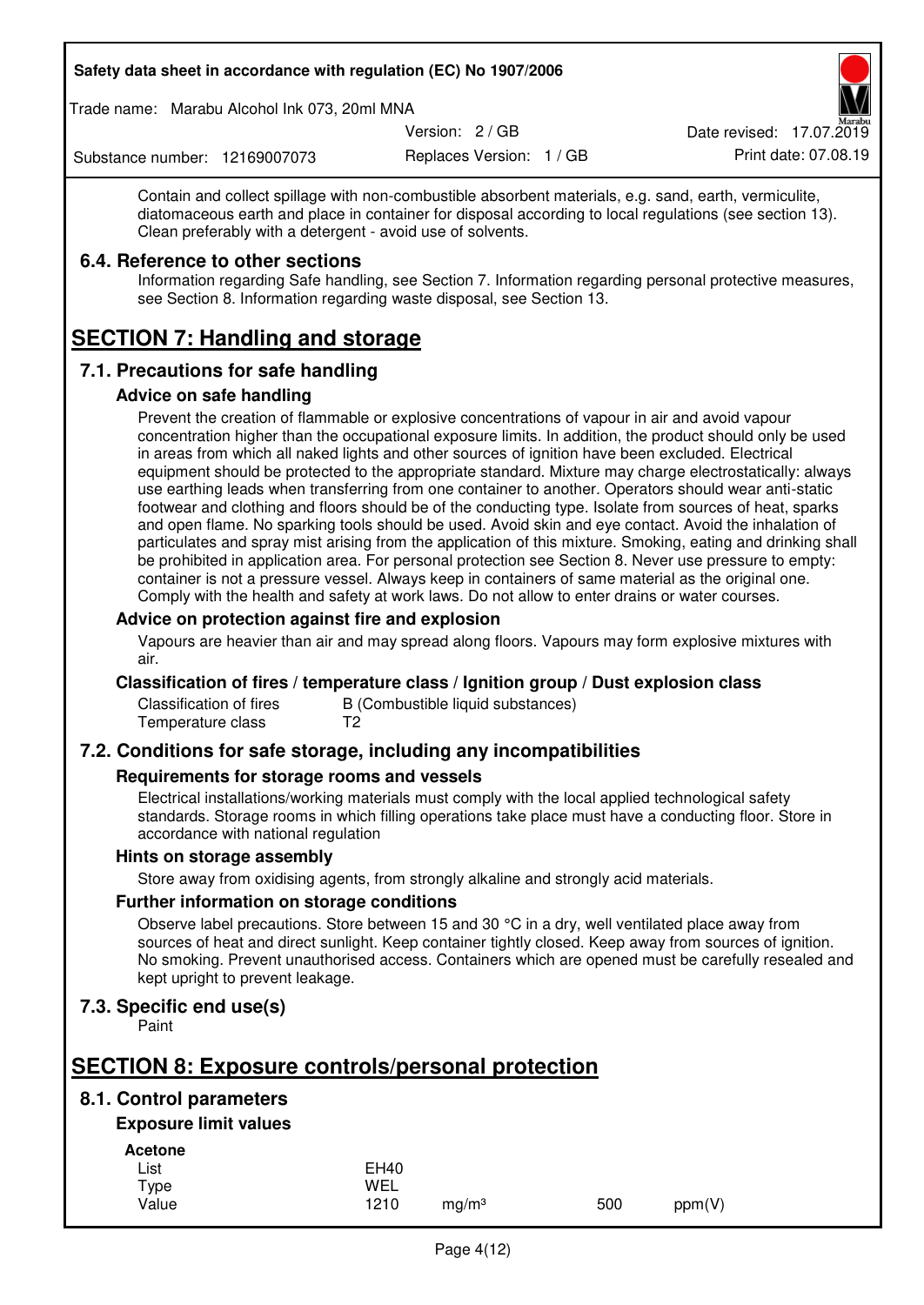| Safety data sheet in accordance with regulation (EC) No 1907/2006 |                     |                                |      |                   |                          |
|-------------------------------------------------------------------|---------------------|--------------------------------|------|-------------------|--------------------------|
| Trade name: Marabu Alcohol Ink 073, 20ml MNA                      |                     |                                |      |                   |                          |
|                                                                   |                     | Version: 2/GB                  |      |                   | Date revised: 17.07.2019 |
| Substance number: 12169007073                                     |                     | Replaces Version: 1 / GB       |      |                   | Print date: 07.08.19     |
| Short term exposure limit<br><b>Status: 2011</b>                  | 3620                | mg/m <sup>3</sup>              | 1500 | ppm(V)            |                          |
| Propan-2-ol                                                       |                     |                                |      |                   |                          |
| List<br>Type                                                      | EH40<br><b>WEL</b>  |                                |      |                   |                          |
| Value                                                             | 999                 | mg/m <sup>3</sup>              | 400  | ppm(V)            |                          |
| Short term exposure limit<br><b>Status: 2011</b>                  | 1250                | mg/m <sup>3</sup>              | 500  | ppm(V)            |                          |
| <b>Derived No/Minimal Effect Levels (DNEL/DMEL)</b>               |                     |                                |      |                   |                          |
| <b>Acetone</b>                                                    |                     |                                |      |                   |                          |
| Type of value                                                     |                     | Derived No Effect Level (DNEL) |      |                   |                          |
| Reference group                                                   | Worker              |                                |      |                   |                          |
| Duration of exposure<br>Route of exposure                         | Long term<br>dermal |                                |      |                   |                          |
| Concentration                                                     |                     | 186                            |      | mg/kg/d           |                          |
|                                                                   |                     |                                |      |                   |                          |
| Type of value                                                     |                     | Derived No Effect Level (DNEL) |      |                   |                          |
| Reference group                                                   | Worker              |                                |      |                   |                          |
| Duration of exposure                                              | Short term          |                                |      |                   |                          |
| Route of exposure<br>Concentration                                | inhalative          | 2420                           |      | mg/m <sup>3</sup> |                          |
|                                                                   |                     |                                |      |                   |                          |
| Type of value                                                     |                     | Derived No Effect Level (DNEL) |      |                   |                          |
| Reference group                                                   | Worker              |                                |      |                   |                          |
| Duration of exposure                                              | Long term           |                                |      |                   |                          |
| Route of exposure                                                 | inhalative          |                                |      |                   |                          |
| Concentration                                                     |                     | 1210                           |      | mg/m <sup>3</sup> |                          |
| Type of value                                                     |                     | Derived No Effect Level (DNEL) |      |                   |                          |
| Reference group                                                   | Consumer            |                                |      |                   |                          |
| Duration of exposure                                              | Long term           |                                |      |                   |                          |
| Route of exposure                                                 | oral                |                                |      |                   |                          |
| Concentration                                                     |                     | 62                             |      | mg/kg/d           |                          |
| Type of value                                                     |                     | Derived No Effect Level (DNEL) |      |                   |                          |
| Reference group                                                   | Consumer            |                                |      |                   |                          |
| Duration of exposure                                              | Long term           |                                |      |                   |                          |
| Concentration                                                     |                     | 62                             |      | mg/kg/d           |                          |
| Type of value                                                     |                     | Derived No Effect Level (DNEL) |      |                   |                          |
| Reference group                                                   | Consumer            |                                |      |                   |                          |
| Duration of exposure                                              | Long term           |                                |      |                   |                          |
| Route of exposure                                                 | inhalative          |                                |      |                   |                          |
| Concentration                                                     |                     | 200                            |      | mg/m <sup>3</sup> |                          |
|                                                                   |                     |                                |      |                   |                          |
| Propan-2-ol                                                       |                     |                                |      |                   |                          |
| Type of value<br>Reference group                                  | Worker              | Derived No Effect Level (DNEL) |      |                   |                          |
| Duration of exposure                                              | Long term           |                                |      |                   |                          |
| Route of exposure                                                 | inhalative          |                                |      |                   |                          |
| Mode of action                                                    |                     | Systemic effects               |      |                   |                          |
| Concentration                                                     |                     | 500                            |      | mg/m <sup>3</sup> |                          |
|                                                                   |                     | Derived No Effect Level (DNEL) |      |                   |                          |
| Type of value<br>Reference group                                  | Worker              |                                |      |                   |                          |
| Duration of exposure                                              | Long term           |                                |      |                   |                          |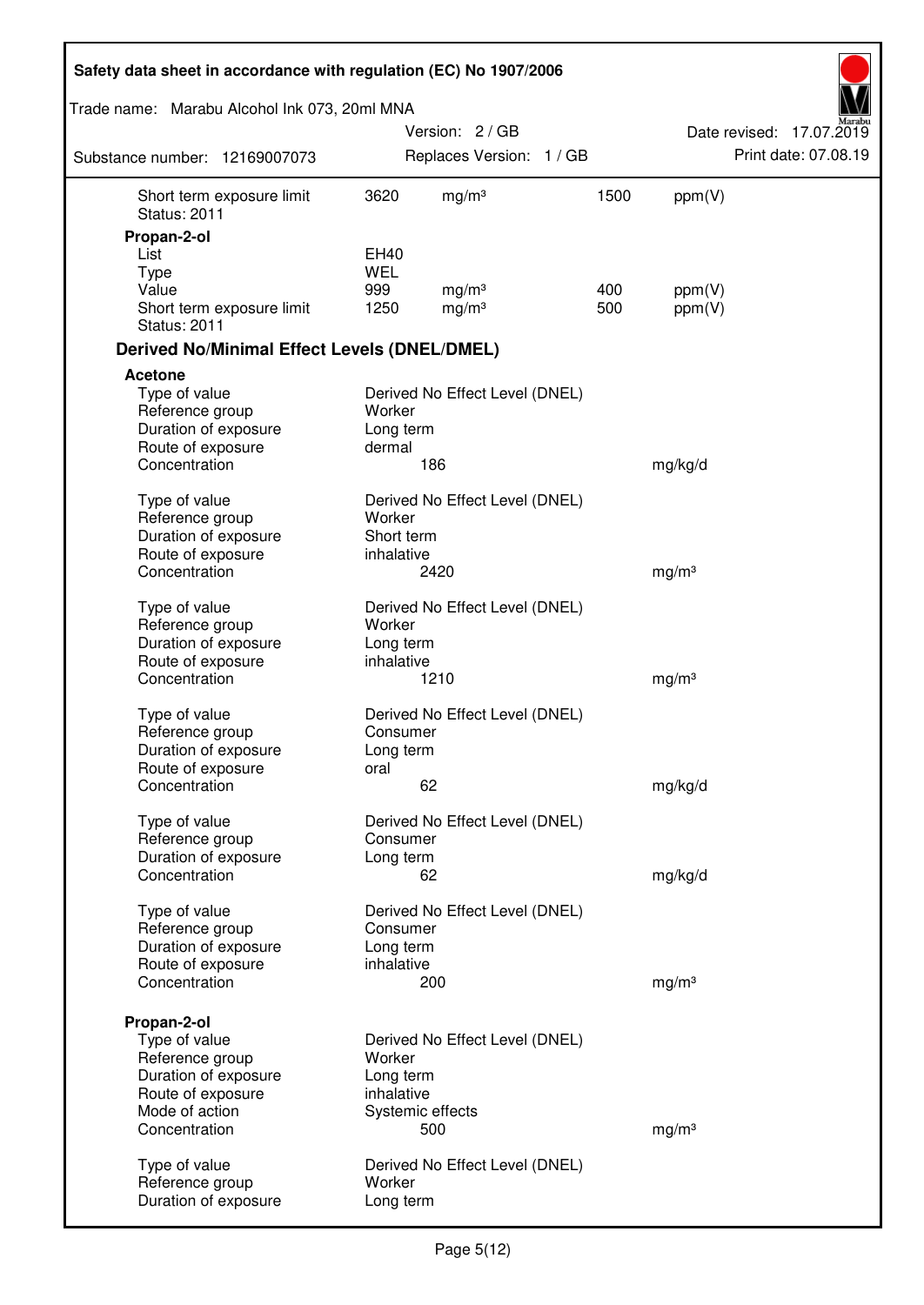## Trade name: Marabu Alcohol Ink 073, 20ml MNA

Substance number: 12169007073

Version: 2 / GB Replaces Version: 1 / GB Print date: 07.08.19

Date revised: 17.07.2019

| Route of exposure                               | dermal                         |                   |
|-------------------------------------------------|--------------------------------|-------------------|
| Mode of action                                  | Systemic effects               |                   |
| Concentration                                   | 888                            | mg/kg/d           |
|                                                 |                                |                   |
| Type of value                                   | Derived No Effect Level (DNEL) |                   |
|                                                 |                                |                   |
| Reference group                                 | General Population             |                   |
| Duration of exposure                            | Long term                      |                   |
| Route of exposure                               | inhalative                     |                   |
| Mode of action                                  | Systemic effects               |                   |
| Concentration                                   | 89                             | mg/m <sup>3</sup> |
|                                                 |                                |                   |
| Type of value                                   | Derived No Effect Level (DNEL) |                   |
| Reference group                                 | <b>General Population</b>      |                   |
|                                                 |                                |                   |
| Duration of exposure                            | Long term                      |                   |
| Route of exposure                               | dermal                         |                   |
| Mode of action                                  | Systemic effects               |                   |
| Concentration                                   | 319                            | mg/kg/d           |
|                                                 |                                |                   |
| Type of value                                   | Derived No Effect Level (DNEL) |                   |
| Reference group                                 | <b>General Population</b>      |                   |
| Duration of exposure                            | Long term                      |                   |
|                                                 | oral                           |                   |
| Route of exposure                               |                                |                   |
| Mode of action                                  | Systemic effects               |                   |
| Concentration                                   | 26                             | mg/kg/d           |
|                                                 |                                |                   |
| <b>Predicted No Effect Concentration (PNEC)</b> |                                |                   |
| <b>Acetone</b>                                  |                                |                   |
| Type of value                                   | <b>PNEC</b>                    |                   |
| <b>Type</b>                                     | Freshwater                     |                   |
| Concentration                                   | 10,6                           | mg/l              |
|                                                 |                                |                   |
| Type of value                                   | <b>PNEC</b>                    |                   |
| <b>Type</b>                                     | Saltwater                      |                   |
| Concentration                                   | 1,06                           | mg/l              |
|                                                 |                                |                   |
| Type of value                                   | <b>PNEC</b>                    |                   |
| Type                                            | Water (intermittent release)   |                   |
| Concentration                                   | 21 —                           | mg/l              |
|                                                 |                                |                   |
| Type of value                                   | <b>PNEC</b>                    |                   |
| Type                                            | Freshwater sediment            |                   |
| Concentration                                   | 30,4                           | mg/kg             |
|                                                 |                                |                   |
| Type of value                                   | <b>PNEC</b>                    |                   |
| Type                                            | Marine sediment                |                   |
| Concentration                                   | 3,04                           |                   |
|                                                 |                                | mg/kg             |
| Type of value                                   | <b>PNEC</b>                    |                   |
| <b>Type</b>                                     | Soil                           |                   |
|                                                 |                                |                   |
| Concentration                                   | 29,5                           | mg/kg             |
| Type of value                                   | <b>PNEC</b>                    |                   |
| <b>Type</b>                                     |                                |                   |
|                                                 | Sewage treatment plant (STP)   |                   |
| Concentration                                   | 100                            | mg/l              |
|                                                 |                                |                   |
| Propan-2-ol                                     |                                |                   |
| Type of value                                   | <b>PNEC</b>                    |                   |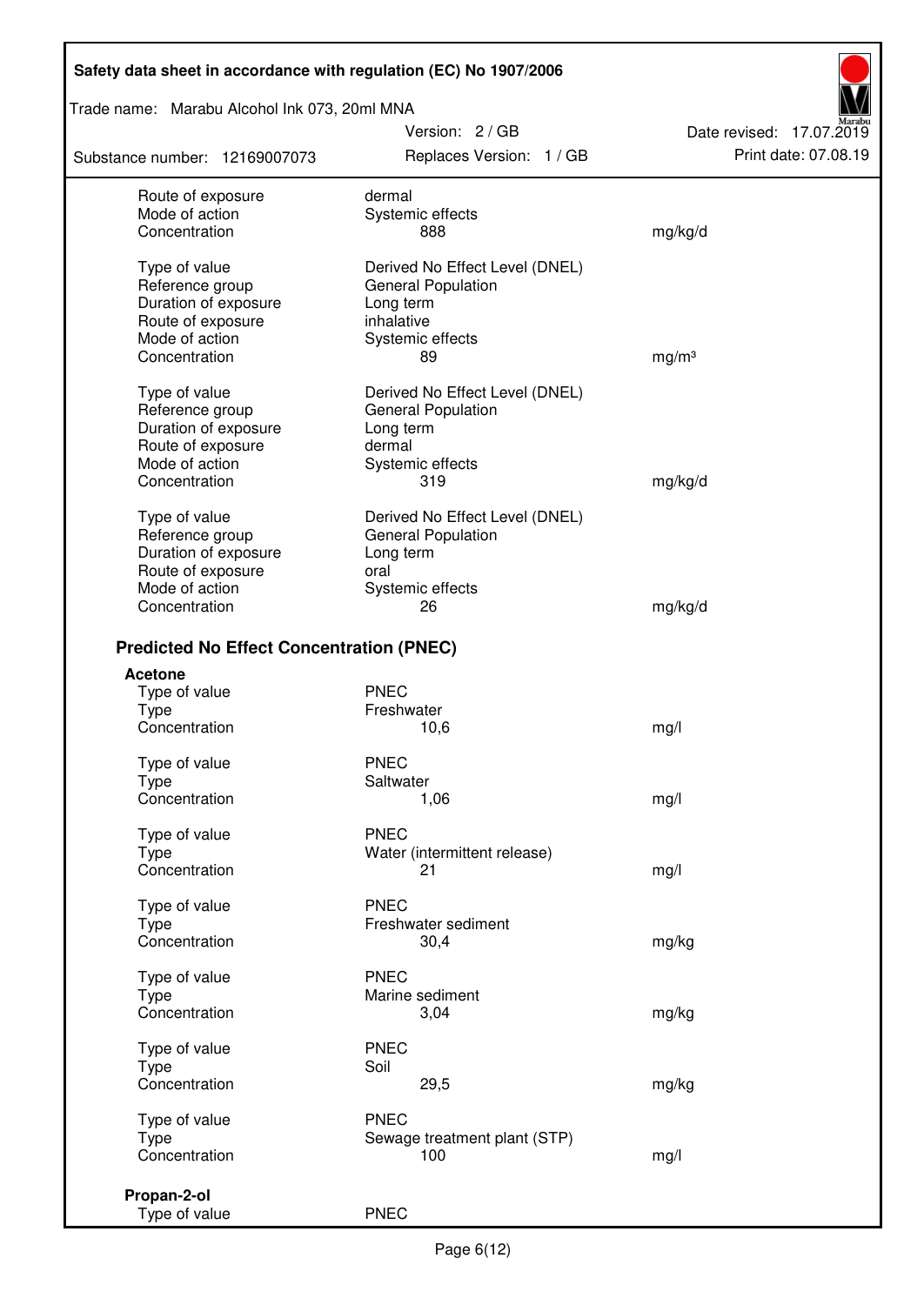#### Trade name: Marabu Alcohol Ink 073, 20ml MNA

Subs<sup>t</sup>

| tance number: 12169007073              | Replaces Version: 1 / GB                            | Print date: 07.08.19 |
|----------------------------------------|-----------------------------------------------------|----------------------|
| Type<br>Concentration                  | Freshwater<br>140,9                                 | mg/l                 |
| Type of value<br>Type<br>Concentration | <b>PNEC</b><br>Saltwater<br>140,9                   | mg/l                 |
| Type of value<br>Type<br>Concentration | <b>PNEC</b><br>Sewage treatment plant (STP)<br>2251 | mg/l                 |
| Type of value<br>Type<br>Concentration | <b>PNEC</b><br>Freshwater sediment<br>552           | mg/kg                |
| Type of value<br>Type<br>Concentration | <b>PNEC</b><br>Marine sediment<br>552               | mg/kg                |
| Type of value<br>Type<br>Concentration | <b>PNEC</b><br>Soil<br>28                           | mg/kg                |

Version: 2 / GB

Date revised: 17.07.2019

## **8.2. Exposure controls**

#### **Exposure controls**

Provide adequate ventilation. Where reasonably practicable this should be achieved by the use of local exhaust ventilation and good general extraction. If these are not sufficient to maintain concentrations of particulates and solvent vapour below the OEL, suitable respiratory protection must be worn.

#### **Respiratory protection**

If workers are exposed to concentrations above the exposure limit they must use appropriate, certified respirators. Full mask, filter A

#### **Hand protection**

There is no one glove material or combination of materials that will give unlimited resistance to any individual or combination of chemicals.

For prolonged or repeated handling nitrile rubber gloves with textile undergloves are required.<br>Material thickness  $\geq 0.5$  mm

- Material thickness  $\begin{array}{ccc} 0.5 \\ -8.5 \end{array}$  Material thickness  $\begin{array}{ccc} 0.5 \\ -8.5 \end{array}$
- Breakthrough time < 30 min

The breakthrough time must be greater than the end use time of the product.

The instructions and information provided by the glove manufacturer on use, storage, maintenance and replacement must be followed.

Gloves should be replaced regularly and if there is any sign of damage to the glove material.

Always ensure that gloves are free from defects and that they are stored and used correctly.

The performance or effectiveness of the glove may be reduced by physical/ chemical damage and poor maintenance.

Barrier creams may help to protect the exposed areas of the skin, they should however not be applied once exposure has occurred.

#### **Eye protection**

Use safety eyewear designed to protect against splash of liquids.

#### **Body protection**

Cotton or cotton/synthetic overalls or coveralls are normally suitable.

# **SECTION 9: Physical and chemical properties**

**9.1. Information on basic physical and chemical properties**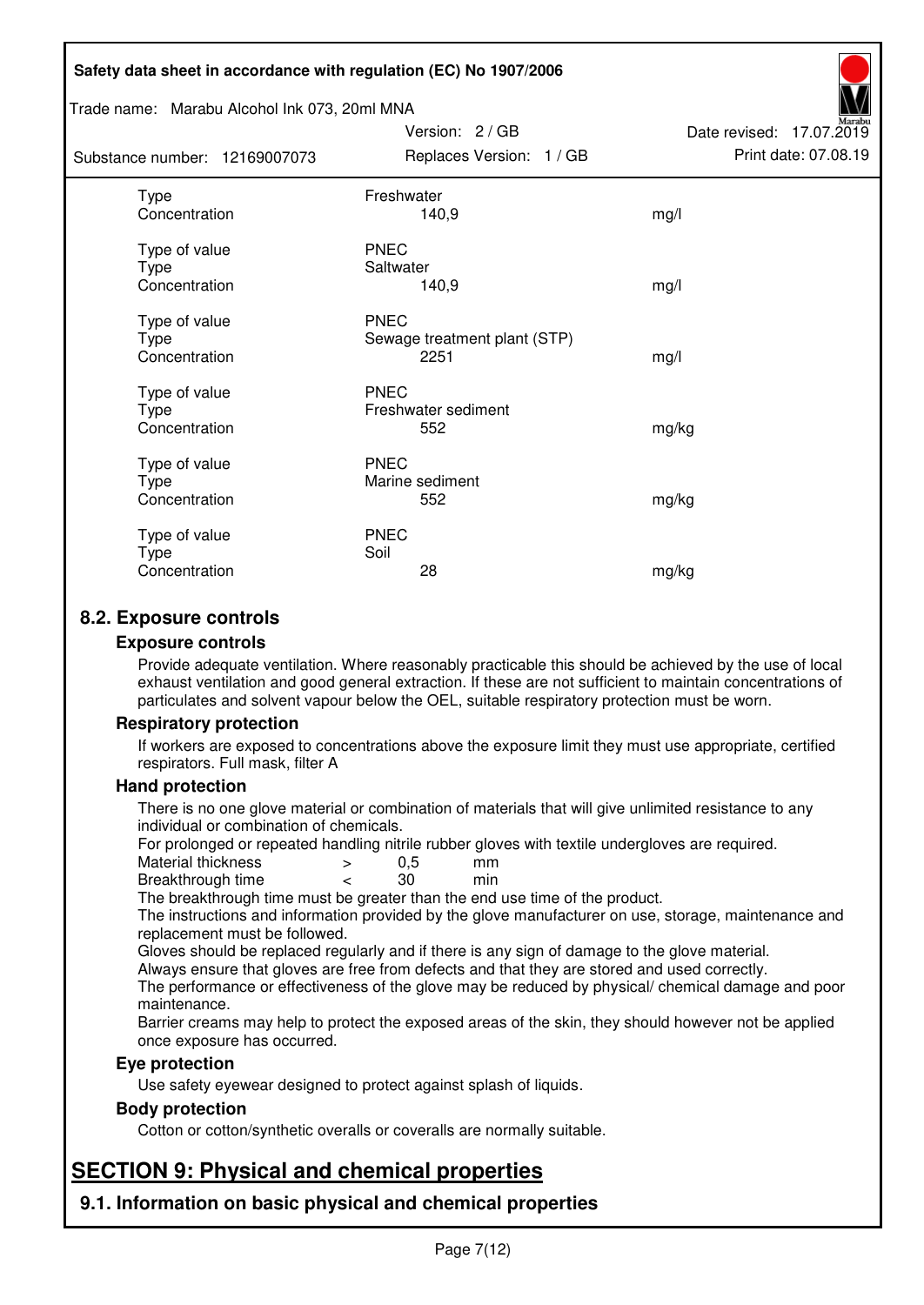| Trade name: Marabu Alcohol Ink 073, 20ml MNA<br>Substance number: 12169007073 |                          | Version: 2 / GB<br>Replaces Version: 1 / GB |                 |     |                      | Date revised: 17.07.2019 | Print date: 07.08.19 |
|-------------------------------------------------------------------------------|--------------------------|---------------------------------------------|-----------------|-----|----------------------|--------------------------|----------------------|
| <b>Form</b>                                                                   | liquid                   |                                             |                 |     |                      |                          |                      |
| Colour                                                                        | coloured<br>solvent-like |                                             |                 |     |                      |                          |                      |
| Odour                                                                         |                          |                                             |                 |     |                      |                          |                      |
| <b>Odour threshold</b><br>Remarks                                             |                          | No data available                           |                 |     |                      |                          |                      |
|                                                                               |                          |                                             |                 |     |                      |                          |                      |
| pH value<br>Remarks                                                           |                          | Not applicable                              |                 |     |                      |                          |                      |
| <b>Melting point</b>                                                          |                          |                                             |                 |     |                      |                          |                      |
| Remarks                                                                       |                          | not determined                              |                 |     |                      |                          |                      |
| <b>Freezing point</b>                                                         |                          |                                             |                 |     |                      |                          |                      |
| Remarks                                                                       |                          | not determined                              |                 |     |                      |                          |                      |
| Initial boiling point and boiling range                                       |                          |                                             |                 |     |                      |                          |                      |
| Value                                                                         | appr.                    | 82                                          |                 |     | $^{\circ}C$          |                          |                      |
| <b>Flash point</b>                                                            |                          |                                             |                 |     |                      |                          |                      |
| Value                                                                         |                          | 20                                          |                 |     | °C                   |                          |                      |
| Evaporation rate (ether $= 1$ ) :                                             |                          |                                             |                 |     |                      |                          |                      |
| Remarks                                                                       |                          | not determined                              |                 |     |                      |                          |                      |
| <b>Flammability (solid, gas)</b><br>Not applicable                            |                          |                                             |                 |     |                      |                          |                      |
| Upper/lower flammability or explosive limits                                  |                          |                                             |                 |     |                      |                          |                      |
| Lower explosion limit<br>Upper explosion limit<br>Source                      | appr.<br>appr.           | $\overline{c}$<br>13<br>Literature value    |                 |     | $%$ (V)<br>$%$ $(V)$ |                          |                      |
| Vapour pressure                                                               |                          |                                             |                 |     |                      |                          |                      |
| Value                                                                         | appr.                    | 45                                          |                 |     | hPa                  |                          |                      |
| <b>Vapour density</b>                                                         |                          |                                             |                 |     |                      |                          |                      |
| Remarks                                                                       |                          | not determined                              |                 |     |                      |                          |                      |
| <b>Density</b>                                                                |                          |                                             |                 |     |                      |                          |                      |
| Remarks                                                                       |                          | not determined                              |                 |     |                      |                          |                      |
| Solubility in water                                                           |                          |                                             |                 |     |                      |                          |                      |
| Remarks                                                                       |                          | partially miscible                          |                 |     |                      |                          |                      |
| Partition coefficient: n-octanol/water                                        |                          |                                             |                 |     |                      |                          |                      |
| Remarks                                                                       |                          | Not applicable                              |                 |     |                      |                          |                      |
| Ignition temperature                                                          |                          |                                             |                 |     |                      |                          |                      |
| Value<br>Source                                                               | appr.                    | 425<br>Literature value                     |                 |     | $^{\circ}C$          |                          |                      |
| <b>Viscosity</b>                                                              |                          |                                             |                 |     |                      |                          |                      |
| Value                                                                         |                          | 150                                         | to              | 250 | mPa.s                |                          |                      |
| <b>Efflux time</b>                                                            |                          |                                             |                 |     |                      |                          |                      |
| Value                                                                         | $\prec$                  | 12                                          |                 |     | s                    |                          |                      |
| Temperature<br>Method                                                         |                          | 20<br>DIN 53211 4 mm                        | $\rm ^{\circ}C$ |     |                      |                          |                      |
| <b>Explosive properties</b>                                                   |                          |                                             |                 |     |                      |                          |                      |
| evaluation                                                                    | no                       |                                             |                 |     |                      |                          |                      |
| <b>Oxidising properties</b>                                                   |                          |                                             |                 |     |                      |                          |                      |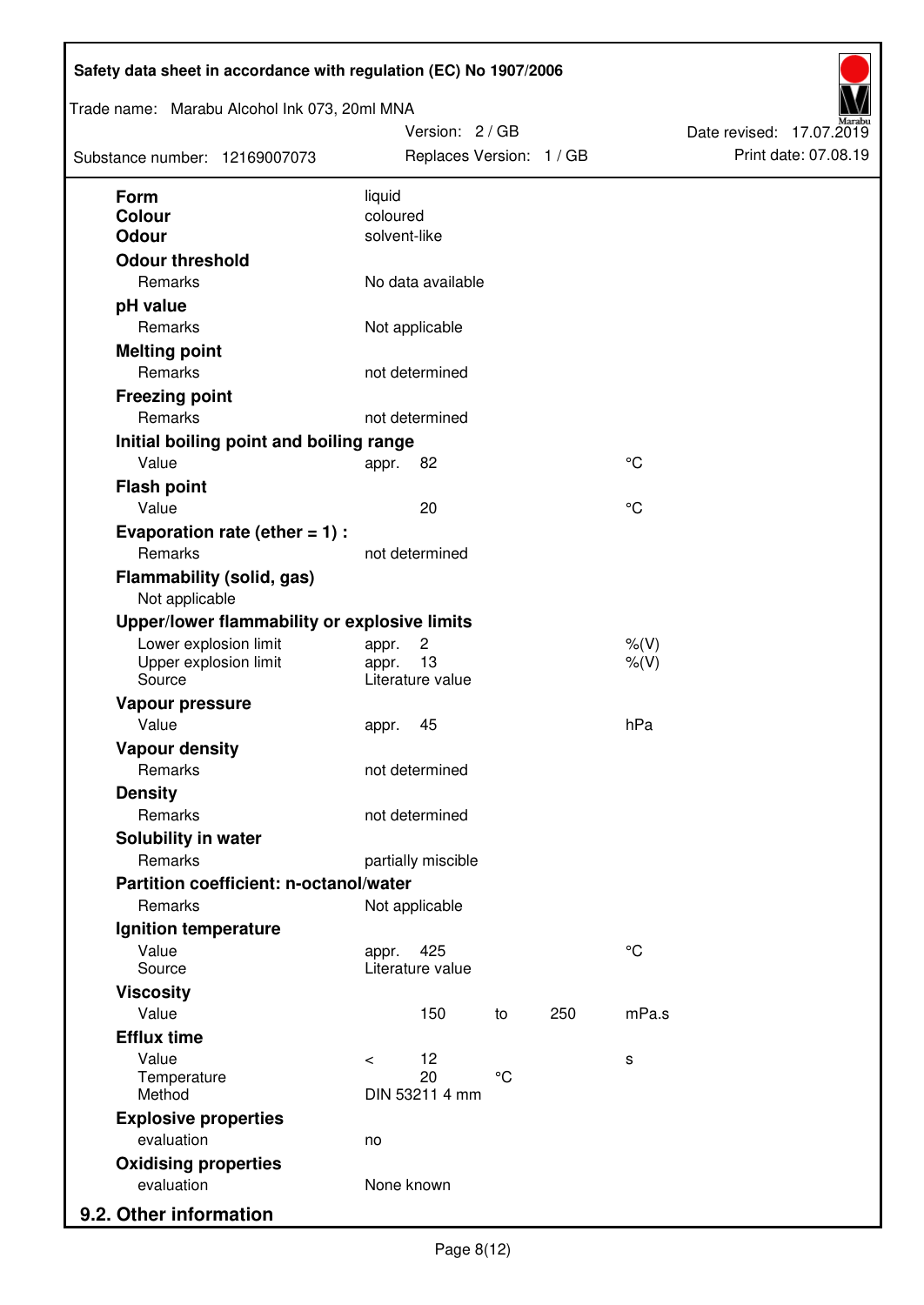Trade name: Marabu Alcohol Ink 073, 20ml MNA

Version: 2 / GB

Replaces Version: 1 / GB Print date: 07.08.19 Date revised: 17.07.2019

Substance number: 12169007073

## **Other information**

The physical specifications are approximate values and refer to the used safety relevant component(s).

# **SECTION 10: Stability and reactivity**

## **10.1. Reactivity**

No hazardous reactions when stored and handled according to prescribed instructions.

### **10.2. Chemical stability**

Stable under recommended storage and handling conditions (see section 7).

### **10.3. Possibility of hazardous reactions**

Keep away from oxidising agents, strongly alkaline and strongly acid materials in order to avoid exothermic reactions.

#### **10.4. Conditions to avoid**

When exposed to high temperatures may produce hazardous decomposition products.

### **10.5. Incompatible materials**

No hazardous reactions when stored and handled according to prescribed instructions.

### **10.6. Hazardous decomposition products**

See chapter 5.2 (Firefighting measures - Special hazards arising from the substance or mixture).

## **SECTION 11: Toxicological information**

## **11.1. Information on toxicological effects**

| <b>Acute oral toxicity</b><br>Remarks     |                                                  | Based on available data, the classification criteria are not met. |  |  |  |
|-------------------------------------------|--------------------------------------------------|-------------------------------------------------------------------|--|--|--|
| <b>Acute oral toxicity (Components)</b>   |                                                  |                                                                   |  |  |  |
| <b>Acetone</b><br>Species<br>LD50         | rat<br>5800                                      | mg/kg                                                             |  |  |  |
| <b>Acute dermal toxicity (Components)</b> |                                                  |                                                                   |  |  |  |
| <b>Acetone</b><br>Species<br>LD50         | rabbit<br>20000                                  | mg/kg                                                             |  |  |  |
| <b>Acute inhalational toxicity</b>        |                                                  |                                                                   |  |  |  |
| <b>Remarks</b>                            |                                                  | Based on available data, the classification criteria are not met. |  |  |  |
| <b>Skin corrosion/irritation</b>          |                                                  |                                                                   |  |  |  |
| <b>Remarks</b>                            |                                                  | Based on available data, the classification criteria are not met. |  |  |  |
| Serious eye damage/irritation             |                                                  |                                                                   |  |  |  |
| evaluation<br><b>Remarks</b>              | irritant<br>The classification criteria are met. |                                                                   |  |  |  |
| <b>Sensitization</b>                      |                                                  |                                                                   |  |  |  |
| <b>Remarks</b>                            |                                                  | Based on available data, the classification criteria are not met. |  |  |  |
| <b>Mutagenicity</b>                       |                                                  |                                                                   |  |  |  |
| Remarks                                   |                                                  | Based on available data, the classification criteria are not met. |  |  |  |
| <b>Reproductive toxicity</b>              |                                                  |                                                                   |  |  |  |
| <b>Remarks</b>                            |                                                  | Based on available data, the classification criteria are not met. |  |  |  |
| Carcinogenicity                           |                                                  |                                                                   |  |  |  |
| <b>Remarks</b>                            |                                                  | Based on available data, the classification criteria are not met. |  |  |  |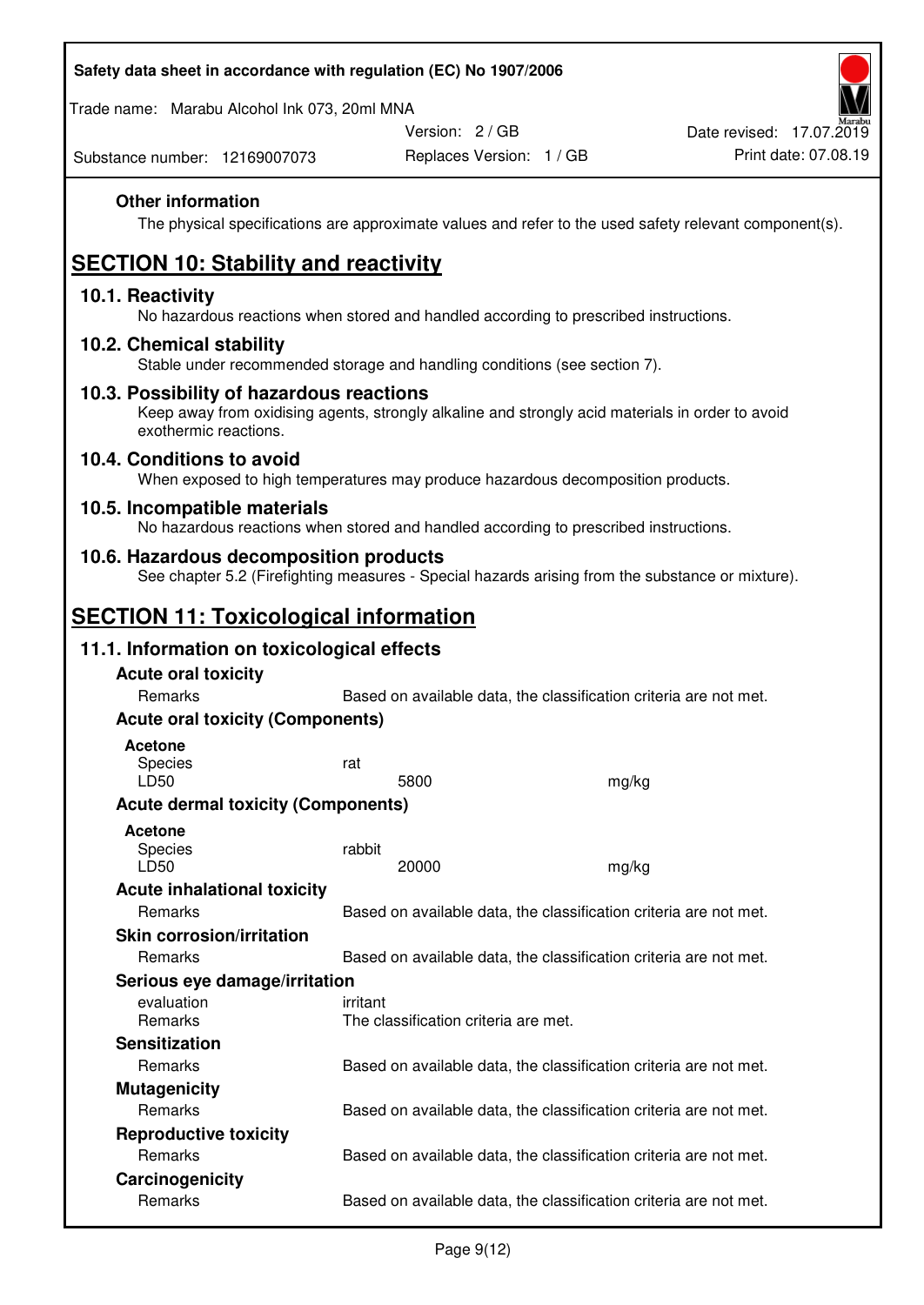Trade name: Marabu Alcohol Ink 073, 20ml MNA

Version: 2 / GB

Substance number: 12169007073

Replaces Version: 1 / GB Print date: 07.08.19 Date revised: 17.07.2019

## **Specific Target Organ Toxicity (STOT)**

| Single exposure<br><b>Remarks</b><br>evaluation | The classification criteria are met.<br>May cause drowsiness or dizziness. |
|-------------------------------------------------|----------------------------------------------------------------------------|
| <b>Repeated exposure</b><br>Remarks             | Based on available data, the classification criteria are not met.          |

#### **Aspiration hazard**

Based on available data, the classification criteria are not met.

#### **Experience in practice**

Exposure to component solvents vapours concentration in excess of the stated occupational exposure limit may result in adverse health effects such as mucous membrane and respiratory system irritation and adverse effects on kidney, liver and central nervous system. Symptoms and signs include headache, dizziness, fatigue, muscular weakness, drowsiness and in extreme cases, loss of consciousness. Solvents may cause some of the above effects by absorption through the skin. Repeated or prolonged contact with the mixture may cause removal of natural fat from the skin resulting in non-allergic contact dermatitis and absorption through the skin. The liquid splashed in the eyes may cause irritation and reversible damage. Ingestion may cause nausea, diarrhoea and vomiting. This takes into account, where known, delayed and immediate effects and also chronic effects of components from short-term and long-term exposure by oral, inhalation and dermal routes of exposure and eye contact.

#### **Other information**

There are no data available on the mixture itself. The mixture has been assessed following the additivity method of the GHS/CLP Regulation (EC) No 1272/2008.

## **SECTION 12: Ecological information**

## **12.1. Toxicity**

#### **General information**

There are no data available on the mixture itself.Do not allow to enter drains or water courses.The mixture has been assessed following the summation method of the CLP Regulation (EC) No 1272/2008 and is not classified as dangerous for the environment.

#### **12.2. Persistence and degradability**

#### **General information**

No data available

#### **12.3. Bioaccumulative potential**

#### **General information**

There are no data available on the mixture itself.

#### **Partition coefficient: n-octanol/water**

Remarks Not applicable

## **12.4. Mobility in soil**

#### **General information**

There are no data available on the mixture itself.

#### **12.5. Results of PBT and vPvB assessment**

#### **General information**

There are no data available on the mixture itself.

#### **12.6. Other adverse effects**

## **General information**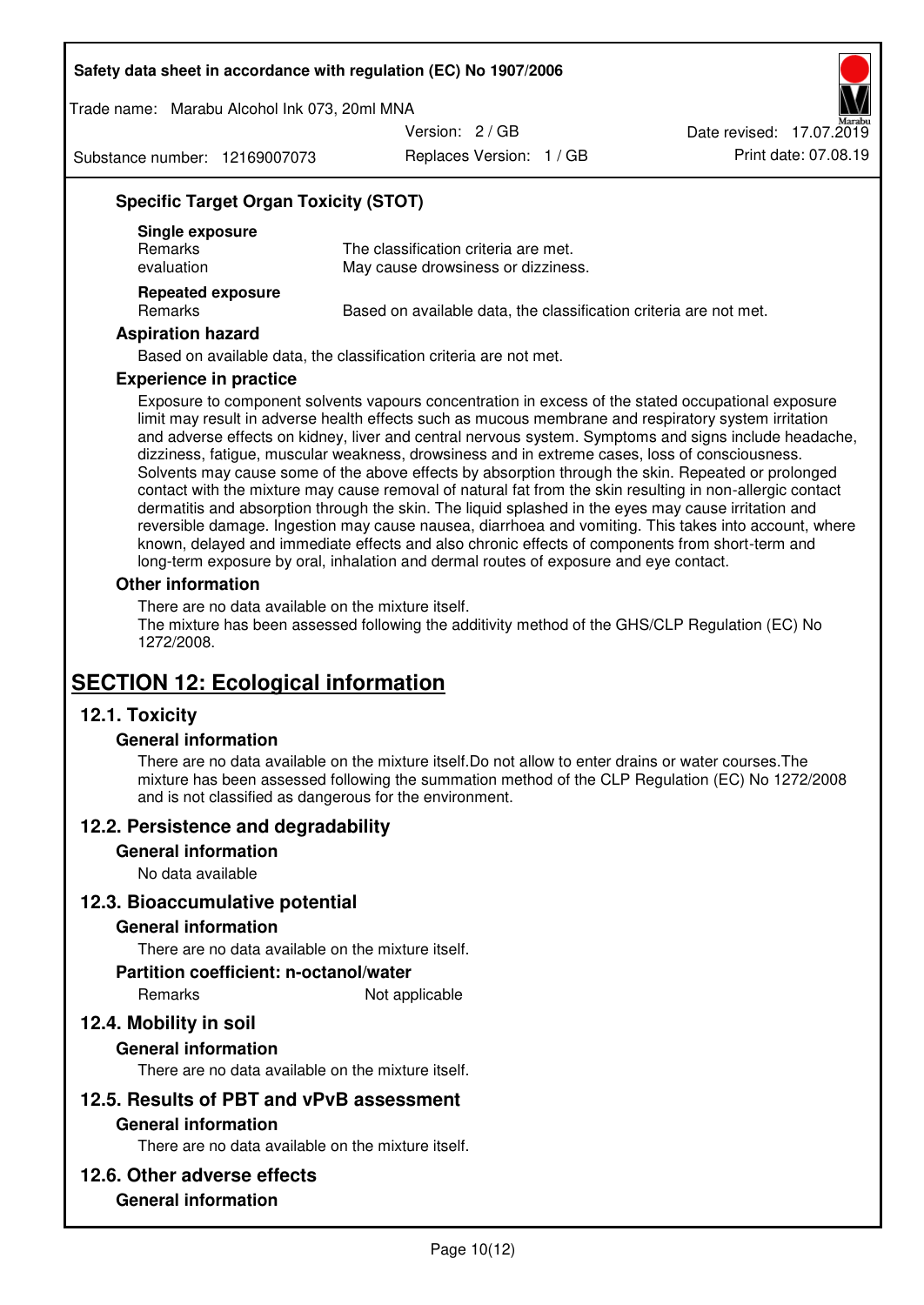Trade name: Marabu Alcohol Ink 073, 20ml MNA

Version: 2 / GB

Substance number: 12169007073

Replaces Version: 1 / GB Print date: 07.08.19 Date revised: 17.07.2019

There are no data available on the mixture itself.

# **SECTION 13: Disposal considerations**

## **13.1. Waste treatment methods**

### **Disposal recommendations for the product**

Do not allow to enter drains or water courses.

Wastes and emptied containers should be classified in accordance with relevant national regulation. The European Waste Catalogue classification of this product, when disposed of as waste is EWC waste code  $08\,03\,12^*$  waste ink containing dangerous substances If this product is mixed with other wastes, the original waste product code may no longer apply and the appropriate code should be assigned.

For further information contact your local waste authority.

### **Disposal recommendations for packaging**

Using information provided in this safety data sheet, advice should be obtained from the relevant waste authority on the classification of empty containers. Empty containers must be scrapped or reconditioned.

Not emptied containers are hazardous waste (waste code number 150110).

## **SECTION 14: Transport information**

### **Land transport ADR/RID**

| 14.1. UN number<br><b>UN 1263</b>                                                                                                                                                                                                            |                   |
|----------------------------------------------------------------------------------------------------------------------------------------------------------------------------------------------------------------------------------------------|-------------------|
| 14.2. UN proper shipping name                                                                                                                                                                                                                |                   |
| <b>PAINT</b>                                                                                                                                                                                                                                 |                   |
| 14.3. Transport hazard class(es)                                                                                                                                                                                                             |                   |
| Class                                                                                                                                                                                                                                        | ვ<br>ვ            |
| Label                                                                                                                                                                                                                                        |                   |
| 14.4. Packing group                                                                                                                                                                                                                          |                   |
| Packing group                                                                                                                                                                                                                                | Ш                 |
| Special provision                                                                                                                                                                                                                            | 640D              |
| <b>Limited Quantity</b>                                                                                                                                                                                                                      | 5 <sub>1</sub>    |
| Transport category                                                                                                                                                                                                                           | 3                 |
| 14.5. Environmental hazards                                                                                                                                                                                                                  |                   |
| Tunnel restriction code                                                                                                                                                                                                                      | D/E               |
| <b>Marine transport IMDG/GGVSee</b><br>14.1. UN number<br>UN 1263<br>14.2. UN proper shipping name<br><b>PAINT</b><br>14.3. Transport hazard class(es)<br>Class<br>14.4. Packing group<br>Packing group<br>14.5. Environmental hazards<br>no | 3<br>$\mathbf{I}$ |
| Air transport ICAO/IATA<br>14.1. UN number<br>UN 1263<br>14.2. UN proper shipping name<br><b>PAINT</b>                                                                                                                                       |                   |
| 14.3. Transport hazard class(es)<br>Class                                                                                                                                                                                                    | 3                 |